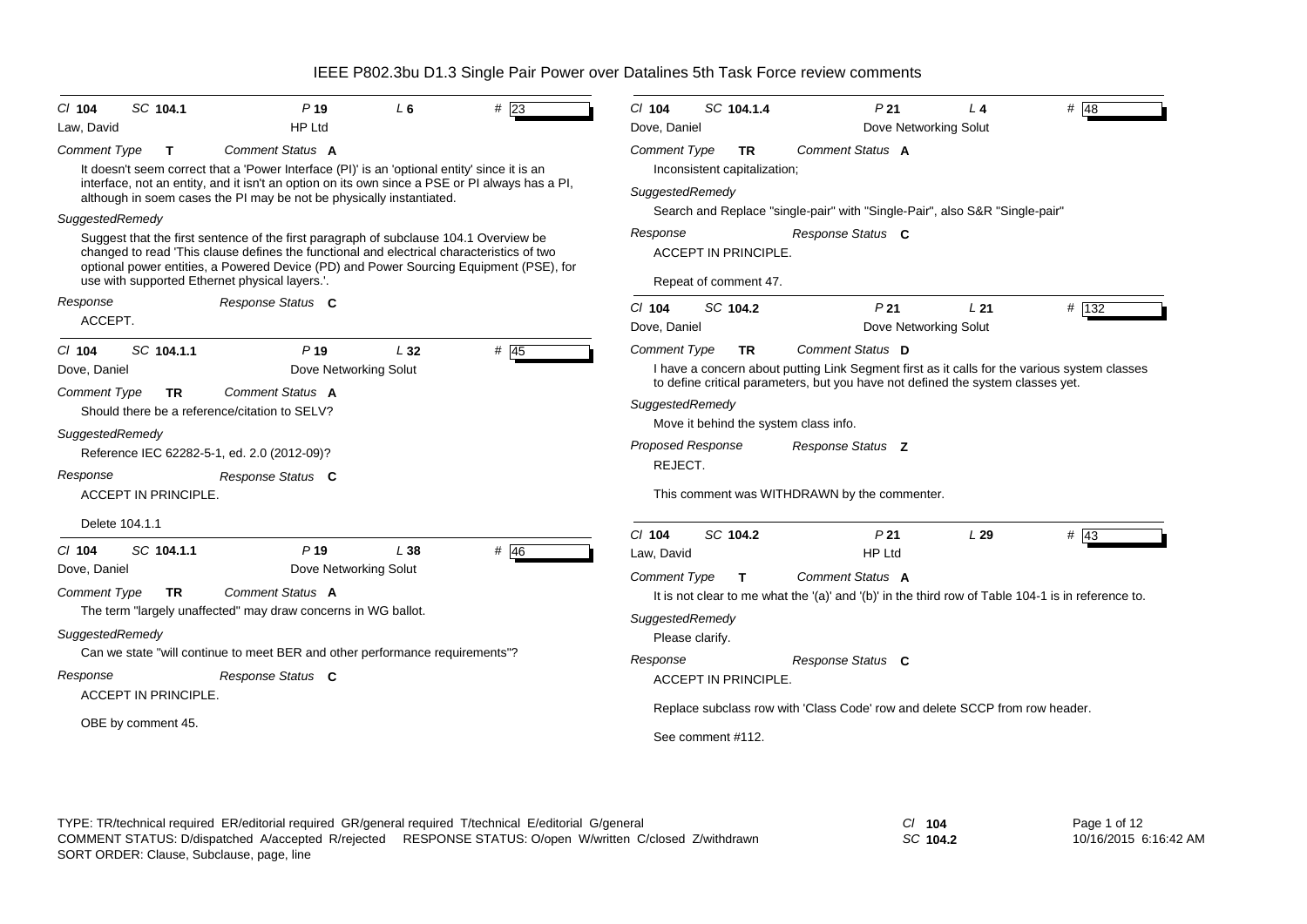| # 112                                                                                                                                                                                                                                                                             | SC 104.3.1                                                                                                                                                                                                                                                                                                             |
|-----------------------------------------------------------------------------------------------------------------------------------------------------------------------------------------------------------------------------------------------------------------------------------|------------------------------------------------------------------------------------------------------------------------------------------------------------------------------------------------------------------------------------------------------------------------------------------------------------------------|
| SC 104.2                                                                                                                                                                                                                                                                          | P <sub>22</sub>                                                                                                                                                                                                                                                                                                        |
| P <sub>21</sub>                                                                                                                                                                                                                                                                   | $# \overline{39}$                                                                                                                                                                                                                                                                                                      |
| L29                                                                                                                                                                                                                                                                               | $Cl$ 104                                                                                                                                                                                                                                                                                                               |
| $Cl$ 104                                                                                                                                                                                                                                                                          | L <sub>18</sub>                                                                                                                                                                                                                                                                                                        |
| <b>General Motors</b>                                                                                                                                                                                                                                                             | Law, David                                                                                                                                                                                                                                                                                                             |
| Wienckowski, Natalie                                                                                                                                                                                                                                                              | <b>HP Ltd</b>                                                                                                                                                                                                                                                                                                          |
| Comment Status A                                                                                                                                                                                                                                                                  | Comment Status A                                                                                                                                                                                                                                                                                                       |
| <b>Comment Type</b>                                                                                                                                                                                                                                                               | <b>Comment Type</b>                                                                                                                                                                                                                                                                                                    |
| $\mathbf{T}$                                                                                                                                                                                                                                                                      | Е                                                                                                                                                                                                                                                                                                                      |
| Table 104-1: Do the "(a)" and "(b)" refer to the "A" and "B" system types defined in                                                                                                                                                                                              | Subclause 104.3.1 ' types' states that ' there are two types of PSEs: a type A PSE  a                                                                                                                                                                                                                                  |
| 104.1.4? If they do change "(a)" to "A" and "(b)" to "B" in the column headings. If they do                                                                                                                                                                                       | type B PSE  A type A+B '. Similarly subclause 104.4.1 'PD types' states that 'There are                                                                                                                                                                                                                                |
| not, change "(a)" to "(i)" and "(b)" to "(ii)" or some other designation that cannot be                                                                                                                                                                                           | two types of PDs: a type A  a type B PD  A type A+B '. in both cases there seem to                                                                                                                                                                                                                                     |
| confused with the types.                                                                                                                                                                                                                                                          | be three, A, B and A+B.                                                                                                                                                                                                                                                                                                |
| SuggestedRemedy                                                                                                                                                                                                                                                                   | SuggestedRemedy                                                                                                                                                                                                                                                                                                        |
| See options in Comment.                                                                                                                                                                                                                                                           | Reword as three types, or clarify that a PD or PSE can be both a Type A and a Type B.                                                                                                                                                                                                                                  |
| Response                                                                                                                                                                                                                                                                          | Response                                                                                                                                                                                                                                                                                                               |
| Response Status C                                                                                                                                                                                                                                                                 | Response Status C                                                                                                                                                                                                                                                                                                      |
| ACCEPT IN PRINCIPLE.                                                                                                                                                                                                                                                              | ACCEPT IN PRINCIPLE.                                                                                                                                                                                                                                                                                                   |
| OBE by comment #43.                                                                                                                                                                                                                                                               | OBE by comment #84.                                                                                                                                                                                                                                                                                                    |
| # 133                                                                                                                                                                                                                                                                             | $Cl$ 104                                                                                                                                                                                                                                                                                                               |
| SC 104.3                                                                                                                                                                                                                                                                          | SC 104.3.1                                                                                                                                                                                                                                                                                                             |
| P <sub>22</sub>                                                                                                                                                                                                                                                                   | L <sub>18</sub>                                                                                                                                                                                                                                                                                                        |
| L <sub>15</sub>                                                                                                                                                                                                                                                                   | # $42$                                                                                                                                                                                                                                                                                                                 |
| $Cl$ 104                                                                                                                                                                                                                                                                          | P <sub>27</sub>                                                                                                                                                                                                                                                                                                        |
| Dove Networking Solut                                                                                                                                                                                                                                                             | Law, David                                                                                                                                                                                                                                                                                                             |
| Dove, Daniel                                                                                                                                                                                                                                                                      | <b>HP Ltd</b>                                                                                                                                                                                                                                                                                                          |
| Comment Status A<br><b>Comment Type</b><br><b>TR</b><br>"no longer required" does not prevent application of power/voltage to the PD<br>SuggestedRemedy<br>replace "no longer required" with "not to be applied".<br>Response Status C<br>Response<br><b>ACCEPT IN PRINCIPLE.</b> | Comment Status R<br><b>Comment Type</b><br>$\mathbf{T}$<br>Wouldn't a type A PSE that is compatible with a 100BASE-T1 PHY not also be compatible<br>with a 1000BASE-T1 PHY, while a type B PSE would only be compatible with 1000BASE-<br>T1 PHYs?<br>SuggestedRemedy<br>See comment.<br>Response Status C<br>Response |
| Delete sentence on line 10, and 'In addition' of next sentence.                                                                                                                                                                                                                   | REJECT. No it is not.                                                                                                                                                                                                                                                                                                  |
| #70                                                                                                                                                                                                                                                                               | P23                                                                                                                                                                                                                                                                                                                    |
| SC 104.3.1                                                                                                                                                                                                                                                                        | # 91                                                                                                                                                                                                                                                                                                                   |
| P <sub>22</sub>                                                                                                                                                                                                                                                                   | $Cl$ 104                                                                                                                                                                                                                                                                                                               |
| $CI$ 104                                                                                                                                                                                                                                                                          | SC 104.3.3                                                                                                                                                                                                                                                                                                             |
| L <sub>16</sub>                                                                                                                                                                                                                                                                   | L <sub>12</sub>                                                                                                                                                                                                                                                                                                        |
| Linear Technology Cor                                                                                                                                                                                                                                                             | <b>Linear Technology Cor</b>                                                                                                                                                                                                                                                                                           |
| Gardner, Andrew                                                                                                                                                                                                                                                                   | Gardner, Andrew                                                                                                                                                                                                                                                                                                        |
| <b>Comment Type</b>                                                                                                                                                                                                                                                               | Comment Status A                                                                                                                                                                                                                                                                                                       |
| Comment Status A                                                                                                                                                                                                                                                                  | <b>Comment Type</b>                                                                                                                                                                                                                                                                                                    |
| $\mathbf{T}$                                                                                                                                                                                                                                                                      | <b>TR</b>                                                                                                                                                                                                                                                                                                              |
| This subclause is redundant with 104.1.4                                                                                                                                                                                                                                          | fault_detected variable definition needs to be expanded to support faults during sleep.                                                                                                                                                                                                                                |
| SuggestedRemedy                                                                                                                                                                                                                                                                   | SuggestedRemedy                                                                                                                                                                                                                                                                                                        |
| Delete 104.3.1                                                                                                                                                                                                                                                                    | Add 'or if the PSE is in a current limiting mode for at least TCUT.'                                                                                                                                                                                                                                                   |
| Response                                                                                                                                                                                                                                                                          | Response Status C                                                                                                                                                                                                                                                                                                      |
| Response Status C                                                                                                                                                                                                                                                                 | Response                                                                                                                                                                                                                                                                                                               |
| ACCEPT IN PRINCIPLE.                                                                                                                                                                                                                                                              | <b>ACCEPT IN PRINCIPLE.</b>                                                                                                                                                                                                                                                                                            |
| Replace sublcause text with "For PoDL systems there are three types of PSEs, Type A,<br>Type B, and Type A+B consistent with 104.1.4."                                                                                                                                            | Adopt new text regarding faults during sleep on page 12 of gardner_3bu_1_1015.pdf.                                                                                                                                                                                                                                     |

*SC* **104.3.3**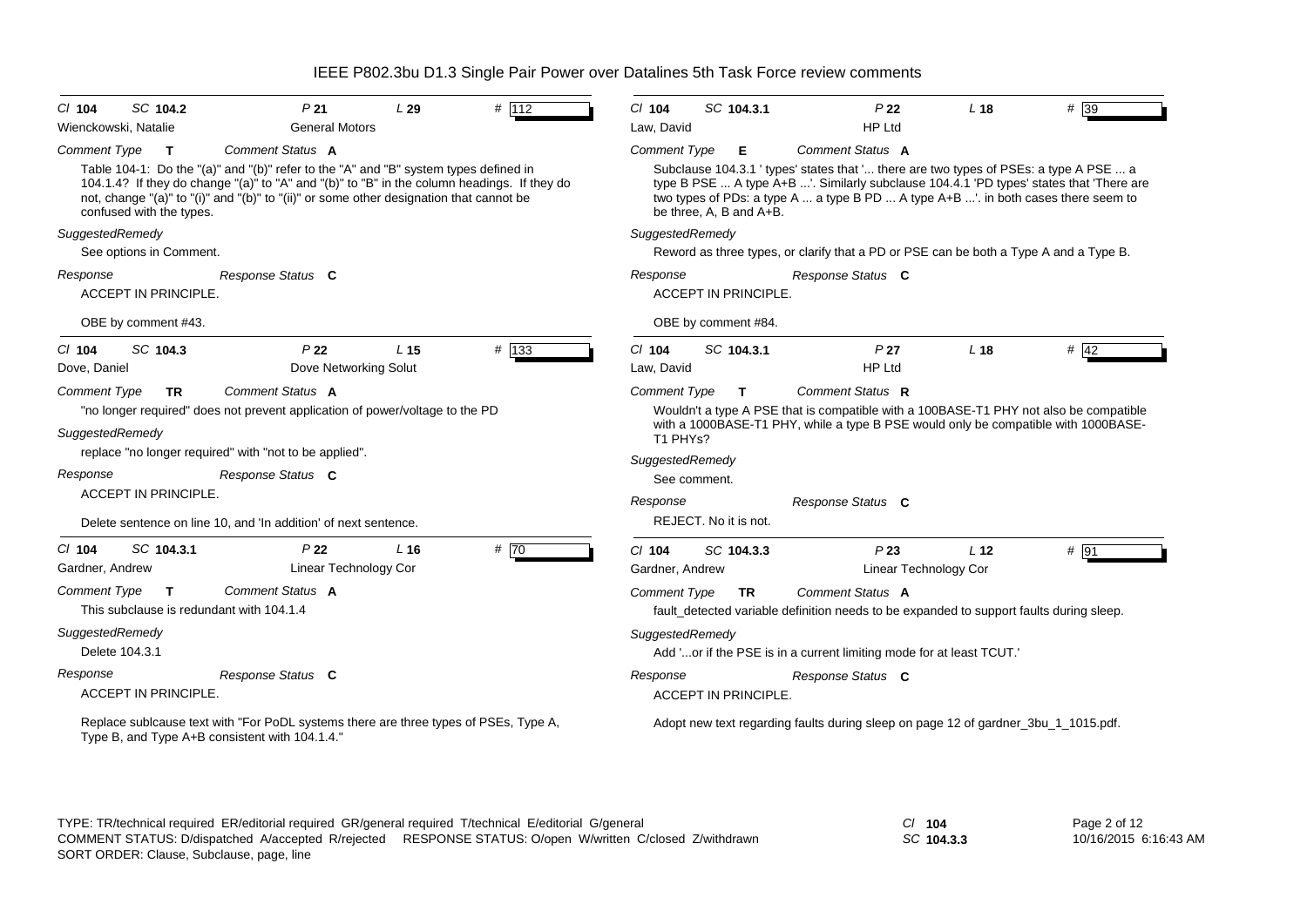|                                           |                                                                                                                         |                | IEEE P802.3bu D1.3 Single Pair Power over Datalines 5th Task Force review comments |                      |                                    |                                                                                                                                                                                                                                               |                       |                                                                                               |
|-------------------------------------------|-------------------------------------------------------------------------------------------------------------------------|----------------|------------------------------------------------------------------------------------|----------------------|------------------------------------|-----------------------------------------------------------------------------------------------------------------------------------------------------------------------------------------------------------------------------------------------|-----------------------|-----------------------------------------------------------------------------------------------|
| SC 104.3.3<br>C/ 104                      | P26                                                                                                                     | $L$ 10         | # 92                                                                               | $Cl$ 104             | SC 104.3.3.3                       | P23                                                                                                                                                                                                                                           | L <sub>12</sub>       | # 15                                                                                          |
| Gardner, Andrew                           | <b>Linear Technology Cor</b>                                                                                            |                |                                                                                    | Law, David           |                                    | <b>HP Ltd</b>                                                                                                                                                                                                                                 |                       |                                                                                               |
| <b>Comment Type</b><br><b>TR</b>          | Comment Status A                                                                                                        |                |                                                                                    | <b>Comment Type</b>  | T                                  | Comment Status A                                                                                                                                                                                                                              |                       |                                                                                               |
| state.                                    | The potential exists for the PSE to source VSLEEP into a short indefinitely during the IDLE                             |                |                                                                                    |                      |                                    | condition that can result in the entry to the 'ERROR' state in the state diagram is an                                                                                                                                                        |                       | The only fault defined for the variable 'fault_detected' is overload, and therefor the only   |
| SuggestedRemedy                           |                                                                                                                         |                |                                                                                    | overload.            |                                    |                                                                                                                                                                                                                                               |                       |                                                                                               |
|                                           | Add fault detected arc out of the PSE IDLE state.                                                                       |                |                                                                                    | SuggestedRemedy      |                                    |                                                                                                                                                                                                                                               |                       |                                                                                               |
| Response<br><b>ACCEPT IN PRINCIPLE.</b>   | Response Status C                                                                                                       |                |                                                                                    |                      |                                    | Suggest that either the variable 'fault detected' be renamed 'overload' and the state<br>'ERROR' be renamed 'OVERLOAD' or addition conditions be added that result in<br>'fault_detected' being set 'true' such as a short circuit condition. |                       |                                                                                               |
|                                           | Adopt page 7 from gardner_3bu_1_1015 with editorial license.                                                            |                |                                                                                    | Response             |                                    | Response Status C                                                                                                                                                                                                                             |                       |                                                                                               |
|                                           |                                                                                                                         |                |                                                                                    |                      | <b>ACCEPT IN PRINCIPLE.</b>        |                                                                                                                                                                                                                                               |                       |                                                                                               |
| SC 104.3.3.3<br>$CI$ 104<br>Chabot, Craig | P23<br>UNH-IOL                                                                                                          | L <sub>1</sub> | # $\overline{5}$                                                                   |                      | OVERLOAD DETECTED.                 | Change ERROR state to OVERLOAD state. FAULT_DETECTED becomes                                                                                                                                                                                  |                       |                                                                                               |
| <b>Comment Type</b><br>Е                  | Comment Status A                                                                                                        |                |                                                                                    |                      |                                    |                                                                                                                                                                                                                                               |                       |                                                                                               |
|                                           | All variables should explicitly state the meaning of their possible values.                                             |                |                                                                                    | See comment #91.     |                                    |                                                                                                                                                                                                                                               |                       |                                                                                               |
| For example:<br>"option detect ted        |                                                                                                                         |                |                                                                                    | $Cl$ 104             | SC 104.3.3.3                       | P23                                                                                                                                                                                                                                           | L24                   | # 135                                                                                         |
|                                           | This variable indicates if detection can be performed by the PSE during the ted_timer                                   |                |                                                                                    | Dove, Daniel         |                                    |                                                                                                                                                                                                                                               | Dove Networking Solut |                                                                                               |
| interval.                                 |                                                                                                                         |                |                                                                                    | <b>Comment Type</b>  | $\mathbf{T}$                       | Comment Status A                                                                                                                                                                                                                              |                       |                                                                                               |
| -from page 631 of 802.3-2012 standard     | Values:FALSE:Do not perform detection during ted_timer interval.<br>TRUE: Perform detection during ted timer interval." |                |                                                                                    |                      | cause this specific signal, right? | This may be too general of a statement. There are other sources of fault that may not                                                                                                                                                         |                       |                                                                                               |
| SuggestedRemedy                           |                                                                                                                         |                |                                                                                    | SuggestedRemedy      |                                    |                                                                                                                                                                                                                                               |                       |                                                                                               |
|                                           | Populate the meaning of values for variables in subclauses 104.3.3.3 and 104.4.3.3.                                     |                |                                                                                    |                      |                                    |                                                                                                                                                                                                                                               |                       | I don't have a specific recommendation other than to ensure this text covers all cases, or is |
| Response                                  | Response Status C                                                                                                       |                |                                                                                    | specificly accurate. |                                    |                                                                                                                                                                                                                                               |                       |                                                                                               |
| <b>ACCEPT IN PRINCIPLE.</b>               |                                                                                                                         |                |                                                                                    | Response             | <b>ACCEPT IN PRINCIPLE.</b>        | Response Status C                                                                                                                                                                                                                             |                       |                                                                                               |
| Adopt text from chabot_3bu_3_1015.pdf.    |                                                                                                                         |                |                                                                                    | OBE by 15.           |                                    |                                                                                                                                                                                                                                               |                       |                                                                                               |

*SC* **104.3.3.3**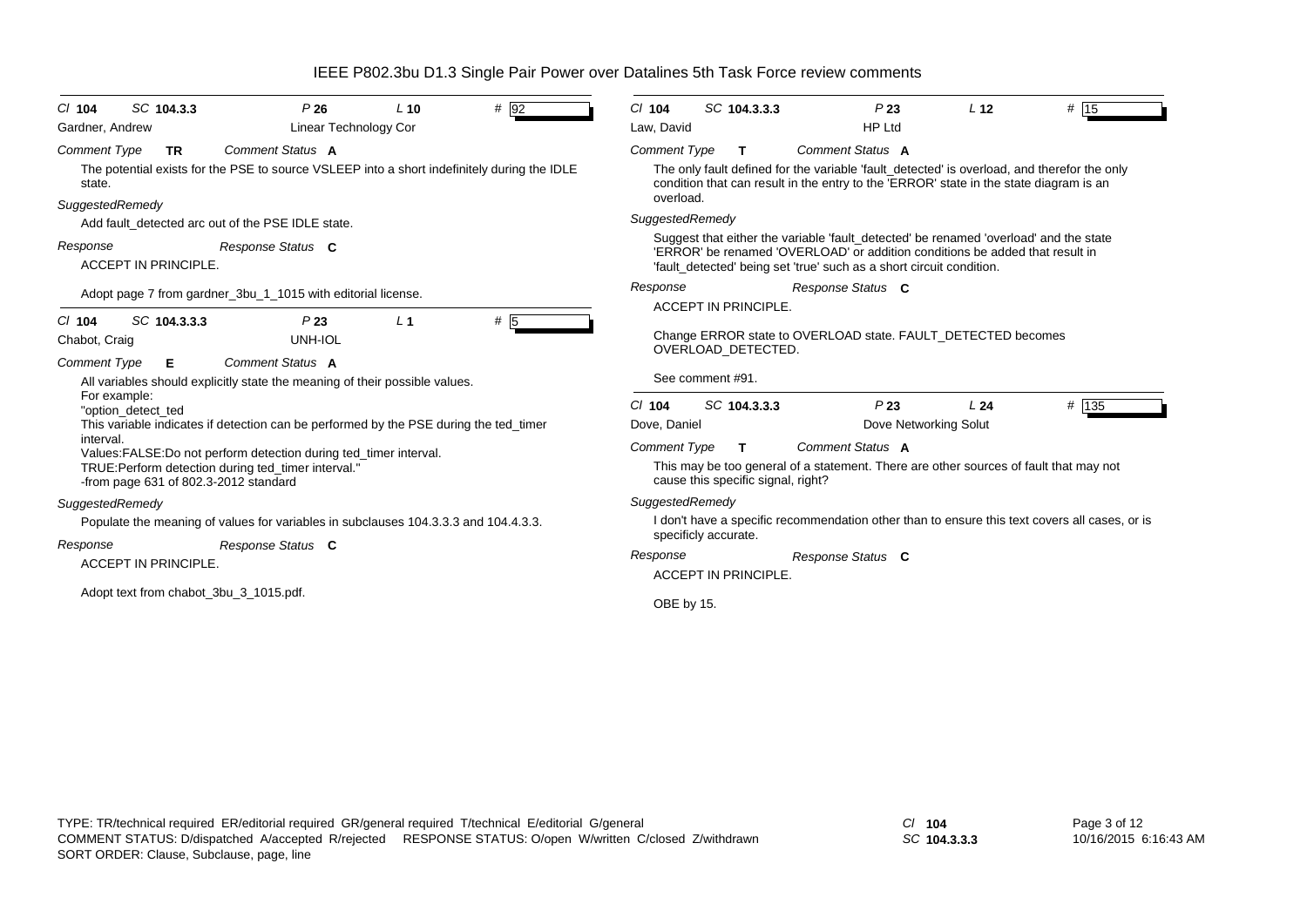| SC 104.3.3.3<br>P <sub>24</sub><br>$CI$ 104<br>$L$ 43                                                                                                                                                                                                | $CI$ 104<br>SC 104.3.3.3<br>P <sub>24</sub><br>L <sub>45</sub><br>#                                                                                                                                                                  |  |  |  |  |  |  |
|------------------------------------------------------------------------------------------------------------------------------------------------------------------------------------------------------------------------------------------------------|--------------------------------------------------------------------------------------------------------------------------------------------------------------------------------------------------------------------------------------|--|--|--|--|--|--|
| UNH-IOL<br>Chabot, Craig                                                                                                                                                                                                                             | UNH-IOL<br>Chabot, Craig                                                                                                                                                                                                             |  |  |  |  |  |  |
| Comment Status A<br><b>Comment Type</b><br>Е<br>"A Boolean variable indicating that the PD is requesting full power at the PI or an external<br>wakeup request has been received by the PSE and that the PSE shall forward the request               | <b>Comment Status A</b><br><b>Comment Type</b><br>E.<br>The text refers to section 104.3.6.4. This section does not appear to apply to any of the<br>text describing the wakeup_detected variable.                                   |  |  |  |  |  |  |
| to the PD."<br>is confusing. The Shall only seems to apply to the external wakeup request, and this<br>sentence makes it difficult to write the PICS item.                                                                                           | SuggestedRemedy<br>Remove "See 104.3.6.4"<br>or                                                                                                                                                                                      |  |  |  |  |  |  |
| SuggestedRemedy                                                                                                                                                                                                                                      | Reference appropriate section.                                                                                                                                                                                                       |  |  |  |  |  |  |
| Change:<br>"A Boolean variable indicating that the PD is requesting full power at the PI or an external<br>wakeup request has been received by the PSE and that the PSE shall forward the request<br>to the PD."                                     | Response<br>Response Status C<br>ACCEPT.                                                                                                                                                                                             |  |  |  |  |  |  |
| To:                                                                                                                                                                                                                                                  | OBE by comment #115.                                                                                                                                                                                                                 |  |  |  |  |  |  |
| "A Boolean variable indicating that the PD is requesting full power at the PI or an external<br>wakeup request has been received by the PSE. If an external wakeup request has been<br>received by the PSE, it shall forward the request to the PD." | SC 104.3.3.5<br>P <sub>25</sub><br># 40<br>$Cl$ 104<br>L28<br><b>HP Ltd</b><br>Law, David                                                                                                                                            |  |  |  |  |  |  |
| <b>OR</b><br>Change:                                                                                                                                                                                                                                 | <b>Comment Type</b><br>Comment Status A<br>Е<br>The 'PD_information_byte' function points states it is a variable that contains the ' type<br>and class of the PD.' And provides a pointer to Table 104-8 ' for a description of the |  |  |  |  |  |  |
| "A Boolean variable indicating that the PD is requesting full power at the PI or an external<br>wakeup request has been received by the PSE and that the PSE shall forward the request<br>to the PD."<br>To:                                         | content' however Table 104-8 then states for the 'Power class' see Table 104-1.<br>SuggestedRemedy<br>Suggest a direct pointer to Table 104-1 for 'Power class'.                                                                     |  |  |  |  |  |  |
| ""A Boolean variable indicating that the PD is requesting full power at the PI or an external<br>wakeup request has been received by the PSE."<br>and move                                                                                           | Response<br>Response Status C<br><b>ACCEPT IN PRINCIPLE</b>                                                                                                                                                                          |  |  |  |  |  |  |
| "If an external wakeup request has been received by the PSE, it shall forward the request<br>to the PD."                                                                                                                                             | Adopt text from stewart_3bu_1_1015.pdf                                                                                                                                                                                               |  |  |  |  |  |  |
| to the text for the external_wakeup variable.<br>Response Status C<br>Response                                                                                                                                                                       | $Cl$ 104<br># 138<br>SC 104.3.3.5<br>P26<br>L <sub>1</sub><br>Dove, Daniel<br>Dove Networking Solut                                                                                                                                  |  |  |  |  |  |  |
| <b>ACCEPT IN PRINCIPLE.</b>                                                                                                                                                                                                                          | Comment Status A<br><b>Comment Type</b><br>ER.                                                                                                                                                                                       |  |  |  |  |  |  |
| OBE by comment #115.                                                                                                                                                                                                                                 | There is no subclause identified for the state diagram itself. It shows up in the functions<br>subclause.                                                                                                                            |  |  |  |  |  |  |
|                                                                                                                                                                                                                                                      | SuggestedRemedy<br>Add a sublcause for the state diagram                                                                                                                                                                             |  |  |  |  |  |  |
|                                                                                                                                                                                                                                                      | Response<br>Response Status C<br>ACCEPT.                                                                                                                                                                                             |  |  |  |  |  |  |
|                                                                                                                                                                                                                                                      | Add Subclause 104.3.3.6 State Diagram. Do same for PD state diagram '104.4.3.5'.                                                                                                                                                     |  |  |  |  |  |  |

*SC* **104.3.3.5**

Page 4 of 12 10/16/2015 6:16:43 AM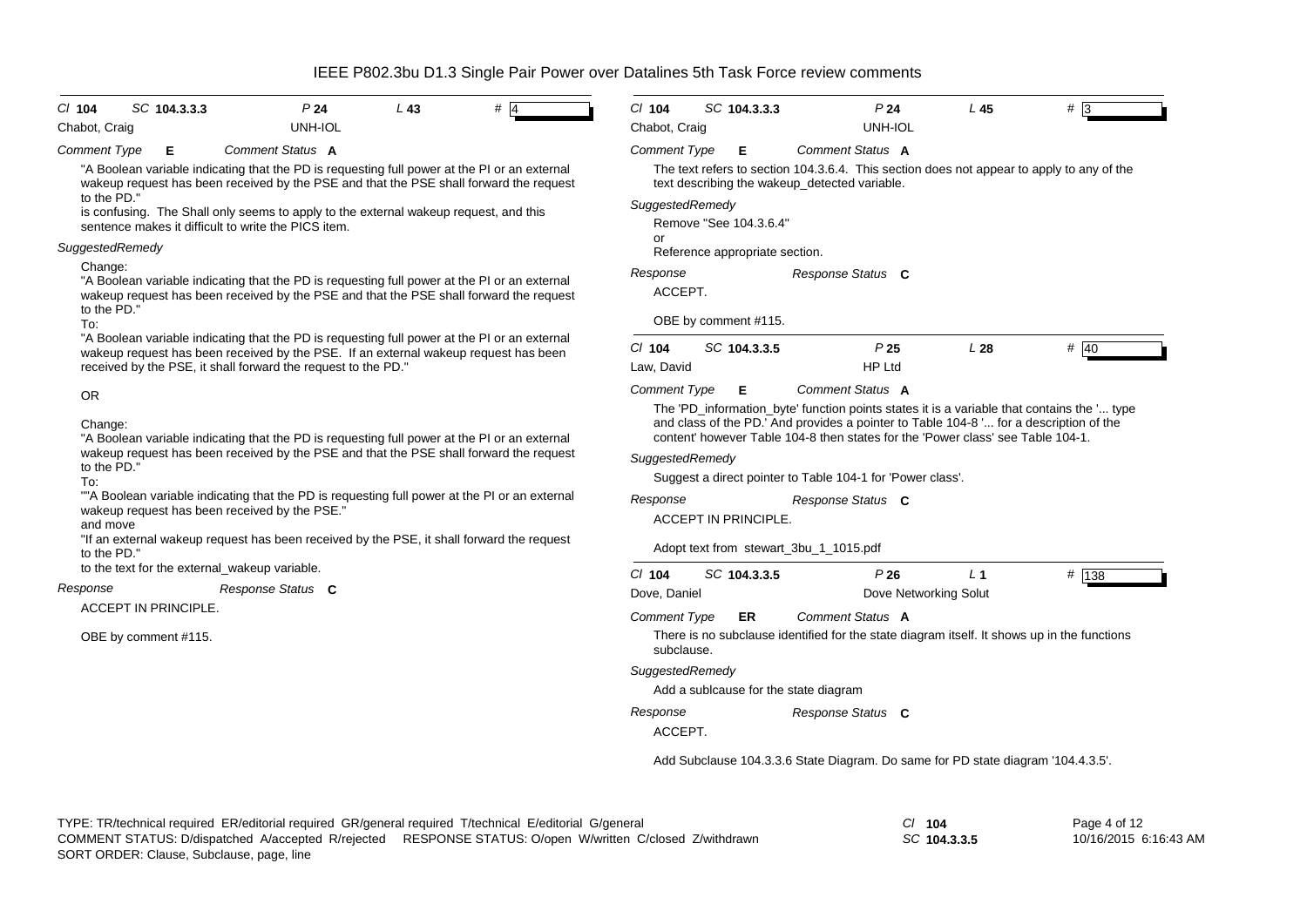| SC 104.3.3.5<br>$CI$ 104                                           | P26                                                                                        | L <sub>1</sub>  | # 139 | $CI$ 104                            | SC 104.3.6                                                   | P28                                                                                                                                                     | L <sub>13</sub> | # 140   |
|--------------------------------------------------------------------|--------------------------------------------------------------------------------------------|-----------------|-------|-------------------------------------|--------------------------------------------------------------|---------------------------------------------------------------------------------------------------------------------------------------------------------|-----------------|---------|
| Dove, Daniel                                                       | Dove Networking Solut                                                                      |                 |       | Dove, Daniel                        |                                                              | Dove Networking Solut                                                                                                                                   |                 |         |
| <b>Comment Type</b><br>TR.                                         | <b>Comment Status A</b><br>Should Fault Detected=FALSE be asserted here?                   |                 |       | <b>Comment Type</b><br>TBD in table | TR.                                                          | Comment Status A                                                                                                                                        |                 |         |
| SuggestedRemedy<br>Add Fault Detected=FALSE                        |                                                                                            |                 |       | SuggestedRemedy                     |                                                              | All TBDs must be removed prior to D2.0. I don't have the replacement value, just wanted to<br>identify this point. Search & Insert values for all TBDs. |                 |         |
| Response<br>ACCEPT.                                                | Response Status C                                                                          |                 |       | Response                            | <b>ACCEPT IN PRINCIPLE.</b>                                  | Response Status C                                                                                                                                       |                 |         |
|                                                                    | Use $\le$ instead of =. Add Overload_detected $\le$ FALSE in the IDLE state.               |                 |       |                                     | OBE by comment 100.                                          |                                                                                                                                                         |                 |         |
| SC 104.3.4.1<br>$CI$ 104<br>Gardner, Andrew                        | P28<br>Linear Technology Cor                                                               | L <sub>7</sub>  | # 100 | $Cl$ 104<br>Gardner, Andrew         | SC 104.3.6                                                   | P29<br><b>Linear Technology</b>                                                                                                                         | L46             | # 116   |
| <b>Comment Type</b><br><b>TR</b><br>The max value for Tdet is TBD. | Comment Status A                                                                           |                 |       | <b>Comment Type</b>                 | <b>TR</b>                                                    | Comment Status A                                                                                                                                        |                 |         |
| SuggestedRemedy<br>See gardner_3bu_x_1015 presentation.            |                                                                                            |                 |       | SuggestedRemedy                     | The range of lout is too wide.<br>See gardner_3bu_x_1015.pdf |                                                                                                                                                         |                 |         |
| Response<br><b>ACCEPT IN PRINCIPLE.</b>                            | Response Status C                                                                          |                 |       | Response                            | ACCEPT IN PRINCIPLE.                                         | Response Status C                                                                                                                                       |                 |         |
|                                                                    | Adopt value from gardner_3bu_2_1015.pdf page 6.                                            |                 |       |                                     |                                                              | See gardneer_3bu_1_1015.pdf deletes ICUT.                                                                                                               |                 |         |
| SC 104.3.4.3<br>$CI$ 104<br>Gardner, Andrew                        | P28<br>Linear Technology Cor                                                               | L <sub>31</sub> | # 89  | $Cl$ 104                            | SC 104.3.6.1                                                 | P30                                                                                                                                                     | L <sub>52</sub> | $#$ 141 |
| <b>Comment Type</b><br>$\mathbf{T}$<br>Cbad in Table 104-5 is TBD. | <b>Comment Status A</b>                                                                    |                 |       | Dove, Daniel<br><b>Comment Type</b> | TR.                                                          | Dove Networking Solut<br>Comment Status A                                                                                                               |                 |         |
| SuggestedRemedy                                                    | Is Cbad required to fail detection. The tdet_timer should suffice. Consider removing Cbad. |                 |       |                                     | this value shall decay.                                      | It seems that a time value should be identified here. It does not constrain how fast or slow                                                            |                 |         |
|                                                                    |                                                                                            |                 |       | SuggestedRemedy                     |                                                              |                                                                                                                                                         |                 |         |
| Response<br>ACCEPT.                                                | Response Status C                                                                          |                 |       |                                     |                                                              | Insert a time value or reference the appropriate time value                                                                                             |                 |         |
| Remove CBAD row from table 104-5.                                  |                                                                                            |                 |       | Response                            | ACCEPT IN PRINCIPLE.                                         | Response Status C                                                                                                                                       |                 |         |
|                                                                    |                                                                                            |                 |       |                                     |                                                              | A PSE operating in the SLEEP_SETTLE state shall discharge the PSE PI to the range of<br>Vsleep within a time less than Toff max.                        |                 |         |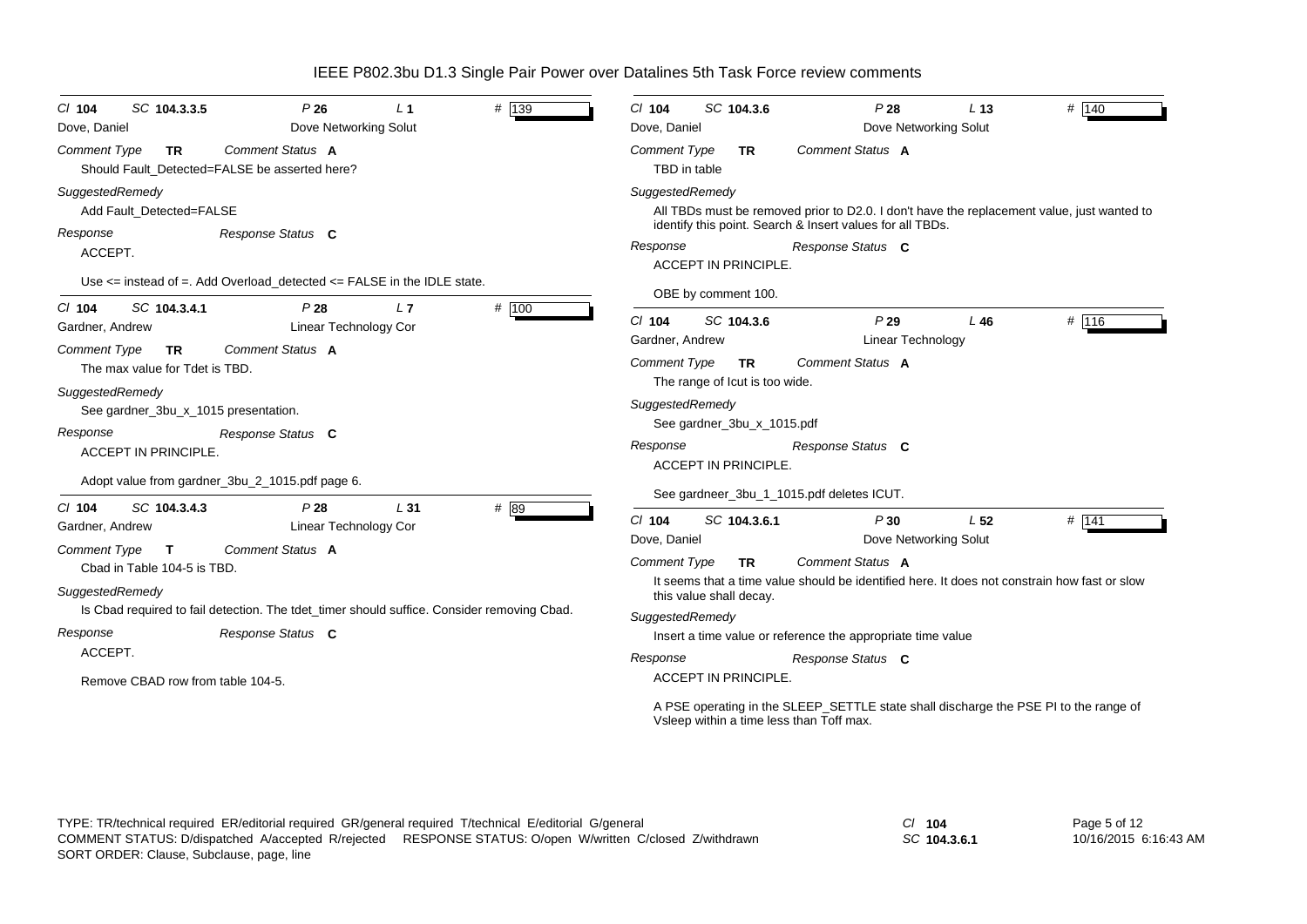| SC 104.3.6.1<br>$Cl$ 104                                                                                           | P31                                                                                                                                                                                       | L 6             | # 142             | $Cl$ 104<br>SC 104.3.6.5                                                                                                                                                                                                                                                                                                     | P31                                   | L21  | $# \overline{9}3$                                                                        |
|--------------------------------------------------------------------------------------------------------------------|-------------------------------------------------------------------------------------------------------------------------------------------------------------------------------------------|-----------------|-------------------|------------------------------------------------------------------------------------------------------------------------------------------------------------------------------------------------------------------------------------------------------------------------------------------------------------------------------|---------------------------------------|------|------------------------------------------------------------------------------------------|
| Dove, Daniel                                                                                                       | Dove Networking Solut                                                                                                                                                                     |                 |                   | Gardner, Andrew                                                                                                                                                                                                                                                                                                              | Linear Technology Cor                 |      |                                                                                          |
| <b>Comment Type</b><br><b>TR</b><br>this value shall decay.                                                        | Comment Status R<br>It seems that a time value should be identified here. It does not constrain how fast or slow                                                                          |                 |                   | <b>Comment Type</b><br><b>TR</b><br>The tinrush timer and tpon timer seem to be redundant.                                                                                                                                                                                                                                   | Comment Status A                      |      |                                                                                          |
| SuggestedRemedy                                                                                                    | Insert a time value or reference the appropriate time value                                                                                                                               |                 |                   | SuggestedRemedy<br>See gardner_3bu_x_1015 presentation.<br>Response                                                                                                                                                                                                                                                          | Response Status C                     |      |                                                                                          |
| Response<br>REJECT.                                                                                                | Response Status C                                                                                                                                                                         |                 |                   | ACCEPT IN PRINCIPLE.                                                                                                                                                                                                                                                                                                         |                                       |      |                                                                                          |
| See #141.                                                                                                          |                                                                                                                                                                                           |                 |                   | Adopt text from pages 5 & 14 of gardner_3bu_1_1015.pdf.                                                                                                                                                                                                                                                                      |                                       |      |                                                                                          |
| SC 104.3.6.1<br>$Cl$ 104<br>Dove, Daniel                                                                           | P <sub>31</sub><br>Dove Networking Solut                                                                                                                                                  | L <sub>25</sub> | $#$ 143           | SC 104.3.6.6<br>$Cl$ 104<br>Gardner, Andrew                                                                                                                                                                                                                                                                                  | P31<br>Linear Technology              | L23  | # 114                                                                                    |
| <b>Comment Type</b><br><b>TR</b><br>statement should apply.<br>SuggestedRemedy<br>Response<br>ACCEPT IN PRINCIPLE. | Comment Status A<br>"may remove" does not indicate any requirement. Is there a requirement? If so, a shall<br>If a "shall remove" requirement exists, please insert.<br>Response Status C |                 |                   | <b>Comment Type</b><br><b>TR</b><br>to limit the power-up timer, but subclause 104.3.6.6 refers to Tinrush instead.<br>SuggestedRemedy<br>Rename Tpon Tinrush in the state machine, and delete the Tpon timer definition.<br>Response<br>ACCEPT IN PRINCIPLE.<br>Adopt state diagramn from page 7 of gardner_3bu_1_1015.pdf. | Comment Status A<br>Response Status C |      | Tinrush and Tpon appear to be overlapping timers. In the PSE state machine, Tpon is used |
| OBE by 116.                                                                                                        |                                                                                                                                                                                           |                 |                   | $Cl$ 104<br>SC 104.3.6.8                                                                                                                                                                                                                                                                                                     | P 31                                  | L 47 | # $\overline{75}$                                                                        |
| SC 104.3.6.4<br>$CI$ 104<br>Gardner, Andrew                                                                        | P29<br>Linear Technology Cor                                                                                                                                                              | L <sub>52</sub> | # $\overline{77}$ | Gardner, Andrew                                                                                                                                                                                                                                                                                                              | Linear Technology Cor                 |      |                                                                                          |
| <b>Comment Type</b><br><b>TR</b><br>regarding Ilim.                                                                | Comment Status A<br>Subclause 104.3.6.4 is referenced by Ilim in Table 104-3 but there is not baseline text                                                                               |                 |                   | <b>Comment Type</b><br><b>ER</b><br>See comment regarding relevence of 104A.1<br>SuggestedRemedy                                                                                                                                                                                                                             | Comment Status A                      |      |                                                                                          |
| SuggestedRemedy                                                                                                    |                                                                                                                                                                                           |                 |                   | If 104A.1 is removed, delete this subclause.                                                                                                                                                                                                                                                                                 |                                       |      |                                                                                          |
| See gardner_3bu_x_1015 presentation.                                                                               |                                                                                                                                                                                           |                 |                   | Response                                                                                                                                                                                                                                                                                                                     | Response Status C                     |      |                                                                                          |
| Response                                                                                                           | Response Status C                                                                                                                                                                         |                 |                   | ACCEPT.                                                                                                                                                                                                                                                                                                                      |                                       |      |                                                                                          |
|                                                                                                                    | ACCEPT IN PRINCIPLE. See presentation.                                                                                                                                                    |                 |                   | Delete the annex.                                                                                                                                                                                                                                                                                                            |                                       |      |                                                                                          |
|                                                                                                                    | Adopt text from page 12 & 14 of gardner_3bu_1b_1015.pdf.                                                                                                                                  |                 |                   | See comment #67.                                                                                                                                                                                                                                                                                                             |                                       |      |                                                                                          |

TYPE: TR/technical required ER/editorial required GR/general required T/technical E/editorial G/general *Cl* **104** SORT ORDER: Clause, Subclause, page, line COMMENT STATUS: D/dispatched A/accepted R/rejected RESPONSE STATUS: O/open W/written C/closed Z/withdrawn

*SC* **104.3.6.8**

Page 6 of 12 10/16/2015 6:16:43 AM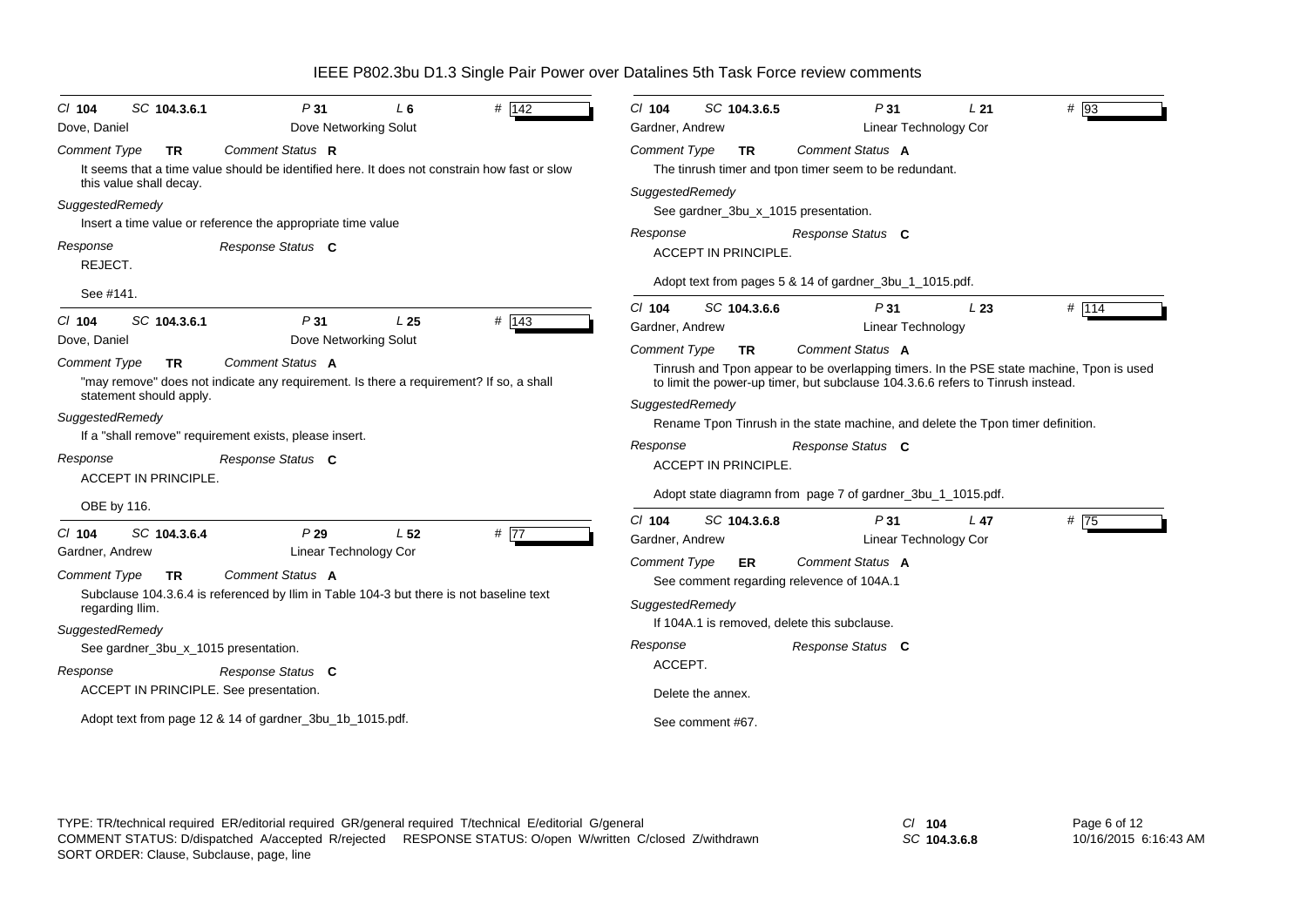| CI 104<br>Gardner, Andrew | SC 104.4.1                             | P32<br>Linear Technology Cor                                        | L23 | #83  | CI 104<br>Matola, Larry                                                                                                                                                                                                                                                                   | SC 104.4.3.1     | P26<br>Delphi                                                                                                                                                                                | L27   | # 104 |  |
|---------------------------|----------------------------------------|---------------------------------------------------------------------|-----|------|-------------------------------------------------------------------------------------------------------------------------------------------------------------------------------------------------------------------------------------------------------------------------------------------|------------------|----------------------------------------------------------------------------------------------------------------------------------------------------------------------------------------------|-------|-------|--|
| Comment Type              | Е                                      | Comment Status A<br>This subclause is redundant with 104.1.4        |     |      | <b>Comment Type</b>                                                                                                                                                                                                                                                                       | <b>TR</b>        | Comment Status R<br>clause and page may be wrong due to comment against draft 1.2 will be out of office                                                                                      |       |       |  |
| SuggestedRemedy           | Delete 104.4.1                         |                                                                     |     |      | during 1.3 voting period<br>requirement for PoDL poer to be isolated from chassis (isolated to data lines) may be<br>problematic if adding Ethernet to existing design. Typical Auto design standards allow DC<br>groud to chassis (most times encourage local grounding for EMC reasons) |                  |                                                                                                                                                                                              |       |       |  |
| Response                  |                                        | Response Status C                                                   |     |      | SuggestedRemedy                                                                                                                                                                                                                                                                           |                  |                                                                                                                                                                                              |       |       |  |
| OBE by 70.                | ACCEPT IN PRINCIPLE.                   |                                                                     |     |      |                                                                                                                                                                                                                                                                                           |                  | suggest putting DC isolation as prt of optional or reference design at PD or PSE (whichever<br>is more cost effective) so potential circuitry does not have to be redesigned or revalidated. |       |       |  |
| CI 104                    | SC 104.4.3                             | P34                                                                 | L36 | # 87 | to be revised.                                                                                                                                                                                                                                                                            |                  | If isolation was added PSE or PD ethernet circuit existing module circuitry would not need                                                                                                   |       |       |  |
| Gardner, Andrew           |                                        | <b>Linear Technology Cor</b>                                        |     |      | Response                                                                                                                                                                                                                                                                                  |                  | Response Status C                                                                                                                                                                            |       |       |  |
| <b>Comment Type</b>       | TR.                                    | Comment Status A                                                    |     |      | REJECT.                                                                                                                                                                                                                                                                                   |                  |                                                                                                                                                                                              |       |       |  |
|                           | The function 'do_sccp' is not defined. |                                                                     |     |      |                                                                                                                                                                                                                                                                                           |                  | Discussed with commentor via email. Satisfied with rejection.                                                                                                                                |       |       |  |
| SuggestedRemedy           | Add defnition for 'do_sccp.'           |                                                                     |     |      |                                                                                                                                                                                                                                                                                           | See comment #11. |                                                                                                                                                                                              |       |       |  |
| Response                  | ACCEPT IN PRINCIPLE.                   | Response Status C                                                   |     |      | CI 104<br>Gardner, Andrew                                                                                                                                                                                                                                                                 | SC 104.4.3.3     | P33<br>Linear Technology Cor                                                                                                                                                                 | $L_6$ | # 85  |  |
|                           |                                        | Adopt text from presentation stewart_3bu_1_1015.pdf regarding SCCP. |     |      | <b>Comment Type</b>                                                                                                                                                                                                                                                                       | $\mathbf{T}$     | Comment Status A<br>The variable 'disconnect' could be confused with the 'DISCONNECT' state                                                                                                  |       |       |  |
|                           |                                        |                                                                     |     |      | SuggestedRemedy                                                                                                                                                                                                                                                                           |                  | Rename the variable as disconnect_PD?                                                                                                                                                        |       |       |  |
|                           |                                        |                                                                     |     |      | Response<br>ACCEPT.                                                                                                                                                                                                                                                                       |                  | Response Status C                                                                                                                                                                            |       |       |  |
|                           |                                        |                                                                     |     |      | CI 104<br>Gardner, Andrew                                                                                                                                                                                                                                                                 | SC 104.4.4       | P35<br><b>Linear Technology Cor</b>                                                                                                                                                          | L20   | # 64  |  |
|                           |                                        |                                                                     |     |      | <b>Comment Type</b>                                                                                                                                                                                                                                                                       | <b>TR</b>        | Comment Status A<br>Table 104-4 Isignature limit, should be 'Vconnector <vsig_disable max'<="" td=""><td></td><td></td></vsig_disable>                                                       |       |       |  |
|                           |                                        |                                                                     |     |      | SuggestedRemedy                                                                                                                                                                                                                                                                           | See comment.     |                                                                                                                                                                                              |       |       |  |
|                           |                                        |                                                                     |     |      | Response<br>ACCEPT.                                                                                                                                                                                                                                                                       |                  | Response Status C                                                                                                                                                                            |       |       |  |
|                           |                                        |                                                                     |     |      |                                                                                                                                                                                                                                                                                           |                  |                                                                                                                                                                                              |       |       |  |

TYPE: TR/technical required ER/editorial required GR/general required T/technical E/editorial G/general *Cl* **104** SORT ORDER: Clause, Subclause, page, line COMMENT STATUS: D/dispatched A/accepted R/rejected RESPONSE STATUS: O/open W/written C/closed Z/withdrawn

*SC* **104.4.4**

Page 7 of 12 10/16/2015 6:16:43 AM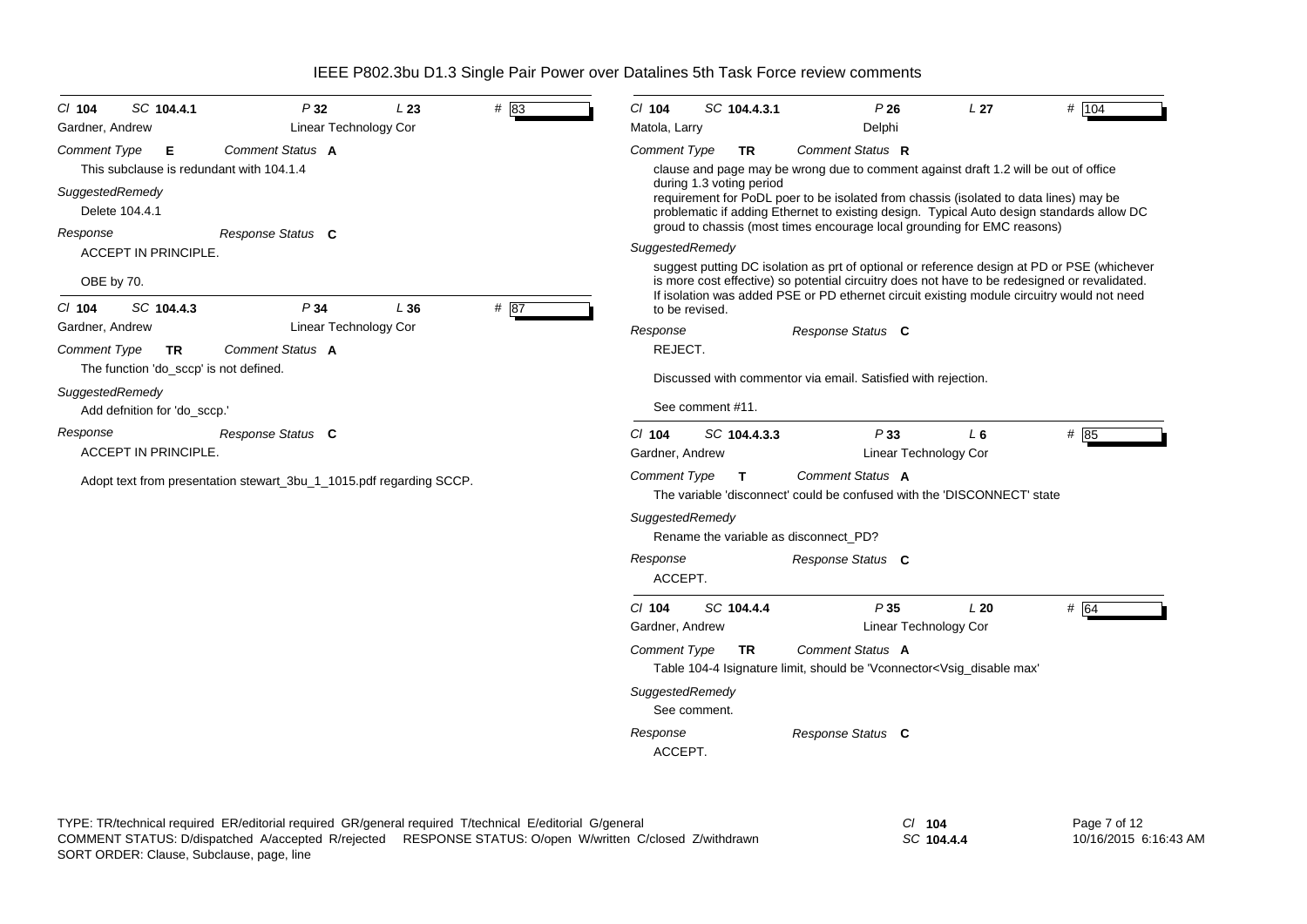| SC 104.4.4<br>$CI$ 104<br>Gardner, Andrew                | P35<br><b>Linear Technology Cor</b>                                                        | L36 | # 88  | # 66<br>SC 104.4.6.2<br>P37<br>$CI$ 104<br>L <sub>25</sub><br>Gardner, Andrew<br>Linear Technology Cor        |
|----------------------------------------------------------|--------------------------------------------------------------------------------------------|-----|-------|---------------------------------------------------------------------------------------------------------------|
| Comment Type<br><b>TR</b><br>Cbad in Table 104-5 is TBD. | Comment Status A                                                                           |     |       | Comment Status A<br>Comment Type<br><b>TR</b><br>Max PD input current during inrush should be specified here. |
| SuggestedRemedy                                          | Is Cbad required to fail detection. The tdet_timer should suffice. Consider removing Cbad. |     |       | SuggestedRemedy<br>See gardner_3bu_x_1015 presentation.                                                       |
| Response<br>ACCEPT IN PRINCIPLE. OBE by #89.             | Response Status C                                                                          |     |       | Response<br>Response Status C<br><b>ACCEPT IN PRINCIPLE</b>                                                   |
| SC 104.4.6<br>$Cl$ 104                                   | P36                                                                                        | L50 | # 101 | See gardner_3bu_2_1015.pdf page 6.                                                                            |
| Gardner, Andrew                                          | <b>Linear Technology Cor</b>                                                               |     |       | SC 104.4.6.2<br># 65<br>$Cl$ 104<br>P37<br>L31                                                                |
| <b>Comment Type</b><br><b>TR</b>                         | Comment Status A                                                                           |     |       | Linear Technology Cor<br>Gardner, Andrew                                                                      |
| Cin, detect is TBD.                                      |                                                                                            |     |       | Comment Status D<br><b>Comment Type</b><br>TR.                                                                |
| SuggestedRemedy                                          |                                                                                            |     |       | 3.1V <vpi(pd)<3.5 104-6<="" be="" in="" should="" table="" td=""></vpi(pd)<3.5>                               |
| See gardner_3bu_x_1015 presentation.                     |                                                                                            |     |       | SuggestedRemedy                                                                                               |
| Response                                                 | Response Status C                                                                          |     |       | See comment.                                                                                                  |
| ACCEPT.                                                  |                                                                                            |     |       | Proposed Response<br>Response Status Z                                                                        |
|                                                          | Accept text in gardner_3bu_2_1015.pdf on page 6.                                           |     |       | REJECT.                                                                                                       |
| SC 104.4.6<br>$Cl$ 104<br>Gardner, Andrew                | P36<br>Linear Technology Cor                                                               | L53 | # 102 | This comment was WITHDRAWN by the commenter.                                                                  |
| <b>Comment Type</b><br>TR                                | Comment Status A                                                                           |     |       | $Cl$ 104<br>P38<br># 69<br>SC 104.4.6.5<br>L <sub>14</sub>                                                    |
| tpwr_dly is TBD                                          |                                                                                            |     |       | Linear Technology Cor<br>Gardner, Andrew                                                                      |
| SuggestedRemedy                                          |                                                                                            |     |       | Comment Type<br>Comment Status A<br>ER                                                                        |
| See gardner_3bu_x_1015 presentation.                     |                                                                                            |     |       | See comment regarding relevence of 104A.1                                                                     |
| Response<br>ACCEPT.                                      | Response Status C                                                                          |     |       | SuggestedRemedy<br>See comment.                                                                               |
|                                                          | Accept text in gardner_3bu_2_1015.pdf on page 6.                                           |     |       | Response<br>Response Status C<br>ACCEPT IN PRINCIPLE, OBE #67.                                                |

TYPE: TR/technical required ER/editorial required GR/general required T/technical E/editorial G/general *Cl* **104** SORT ORDER: Clause, Subclause, page, line COMMENT STATUS: D/dispatched A/accepted R/rejected RESPONSE STATUS: O/open W/written C/closed Z/withdrawn

*SC* **104.4.6.5**

Page 8 of 12 10/16/2015 6:16:43 AM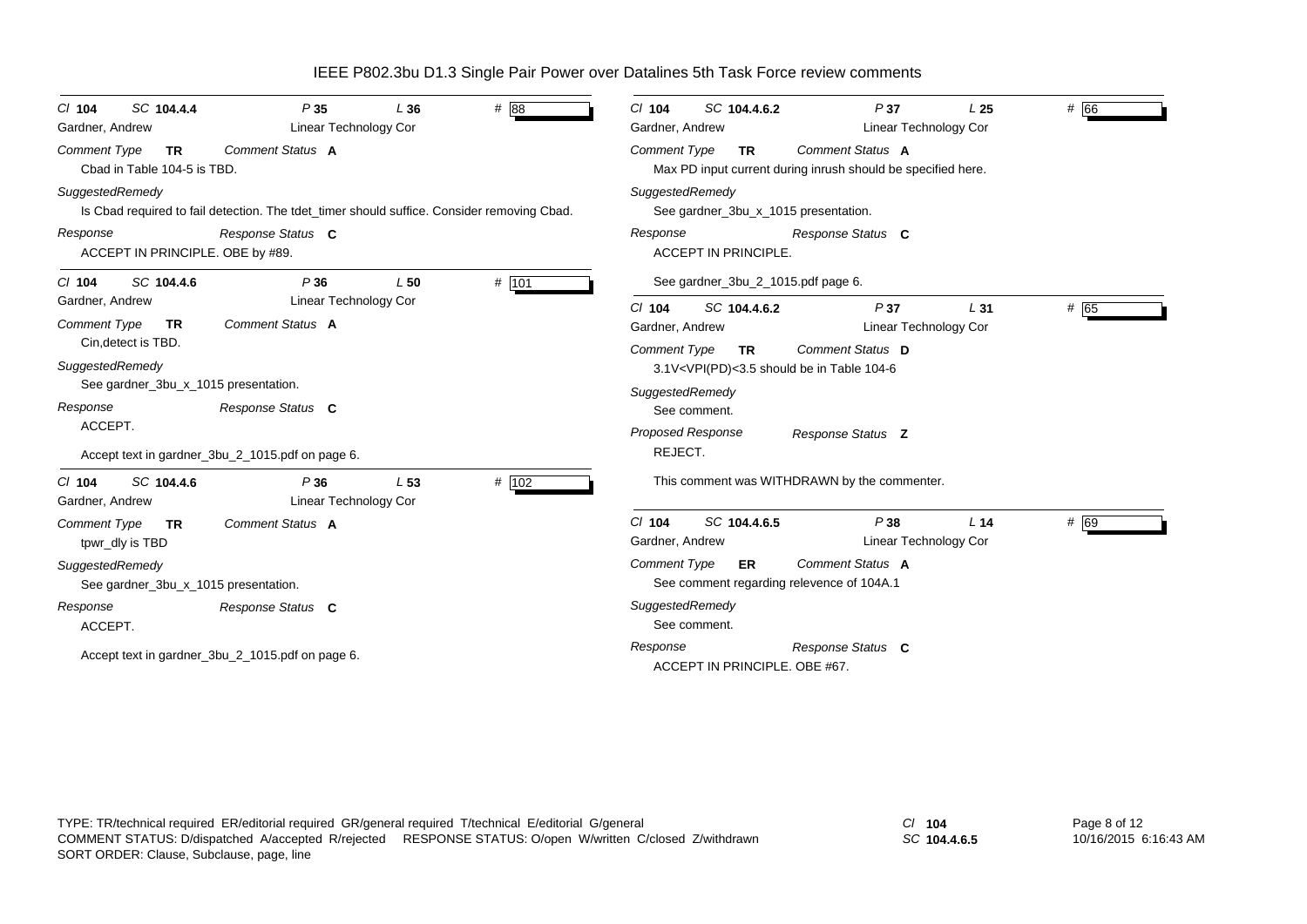| SC 104.5<br>$CI$ 104<br>Law, David                                                                                                                                                                                                                                                                                                                                                                                                                  | P38<br><b>HP Ltd</b>                              | L35  | # 12 | CI 104<br>Gardner, Andrew              | SC 104.5.3   | P38                                                                                                                                                              | L 38<br>Linear Technology Cor | # 95         |
|-----------------------------------------------------------------------------------------------------------------------------------------------------------------------------------------------------------------------------------------------------------------------------------------------------------------------------------------------------------------------------------------------------------------------------------------------------|---------------------------------------------------|------|------|----------------------------------------|--------------|------------------------------------------------------------------------------------------------------------------------------------------------------------------|-------------------------------|--------------|
| Comment Type<br><b>TR</b><br>To ensure application of PoDL power is a broad set of applications suggest that isolation<br>requirements be placed on both PSEs as well as PDs.                                                                                                                                                                                                                                                                       | Comment Status R                                  |      |      | <b>Comment Type</b><br>SuggestedRemedy | TR           | Comment Status A<br>Need to add DC isolated PHY transmitter test fixtures to Clause 104.                                                                         |                               |              |
| SuggestedRemedy<br>Change the text 'A PD shall ' to read 'PDs and PSEs shall ' and the text ' to a PD<br>through ' to read ' to a PD or PSE through '.                                                                                                                                                                                                                                                                                              |                                                   |      |      | Response                               | See comment. | Response Status C                                                                                                                                                |                               |              |
| Response<br>REJECT.<br>See http://www.ieee802.org/3/bu/public/jan15/gardner_3bu_3_0115.pdf for discussion.                                                                                                                                                                                                                                                                                                                                          | Response Status C                                 |      |      | ACCEPT.                                |              | Add subclause 104.5.3.2 stating that "Test fixtures for PHY transmitters may need to<br>incorporate DC blocking components in order compatible with Clause 104." |                               |              |
| $CI$ 104<br>SC 104.5<br>Law, David                                                                                                                                                                                                                                                                                                                                                                                                                  | P 38<br><b>HP Ltd</b>                             | L35  | # 11 |                                        |              |                                                                                                                                                                  |                               |              |
| Comment Type<br>$\mathbf T$<br>Subclause 10.2.2 'Shall, should, may, and can' of the '2014 IEEE-SA Standards Style<br>Manual' reads 'Note that the use of the word must is deprecated and shall not be used<br>when stating mandatory requirements; must is used only to describe unavoidable<br>situations. As the text is currently written it doesn't seem to describe an unavoidable<br>situation, therefore suggest it be re-written to do so. | Comment Status A                                  |      |      |                                        |              |                                                                                                                                                                  |                               |              |
| SuggestedRemedy<br>Suggest the text ' the MDI leads must provide isolation between all accessible external<br>conductors, including frame ground (if any), and the non-MDI connector. be changed to<br>read ' the MDI leads must provide isolation between all accessible external conductors,<br>including frame ground (if any), and the non-MDI connector, so as not to negate the DC<br>isolation provided by the PD.                           |                                                   |      |      |                                        |              |                                                                                                                                                                  |                               |              |
| Response<br>ACCEPT.                                                                                                                                                                                                                                                                                                                                                                                                                                 | Response Status C                                 |      |      |                                        |              |                                                                                                                                                                  |                               |              |
| SC 104.5.1<br>$CI$ 104<br>Gardner, Andrew<br>Comment Type<br>TR<br>Need to resolve use of must in this subclause.<br>SuggestedRemedy                                                                                                                                                                                                                                                                                                                | P 38<br>Linear Technology Cor<br>Comment Status D | L 35 | # 94 |                                        |              |                                                                                                                                                                  |                               |              |
| Define a level of DC isolation (Volts and ohms?) and use 'shall.'<br><b>Proposed Response</b><br>PROPOSED ACCEPT IN PRINCIPLE.                                                                                                                                                                                                                                                                                                                      | Response Status W                                 |      |      |                                        |              |                                                                                                                                                                  |                               |              |
| OBE by comment #11.                                                                                                                                                                                                                                                                                                                                                                                                                                 |                                                   |      |      |                                        |              |                                                                                                                                                                  |                               |              |
| TYPE: TR/technical required ER/editorial required GR/general required T/technical E/editorial G/general                                                                                                                                                                                                                                                                                                                                             |                                                   |      |      |                                        |              |                                                                                                                                                                  | $CI$ 104                      | Page 9 of 12 |

SORT ORDER: Clause, Subclause, page, line COMMENT STATUS: D/dispatched A/accepted R/rejected RESPONSE STATUS: O/open W/written C/closed Z/withdrawn *SC* **104.5.3**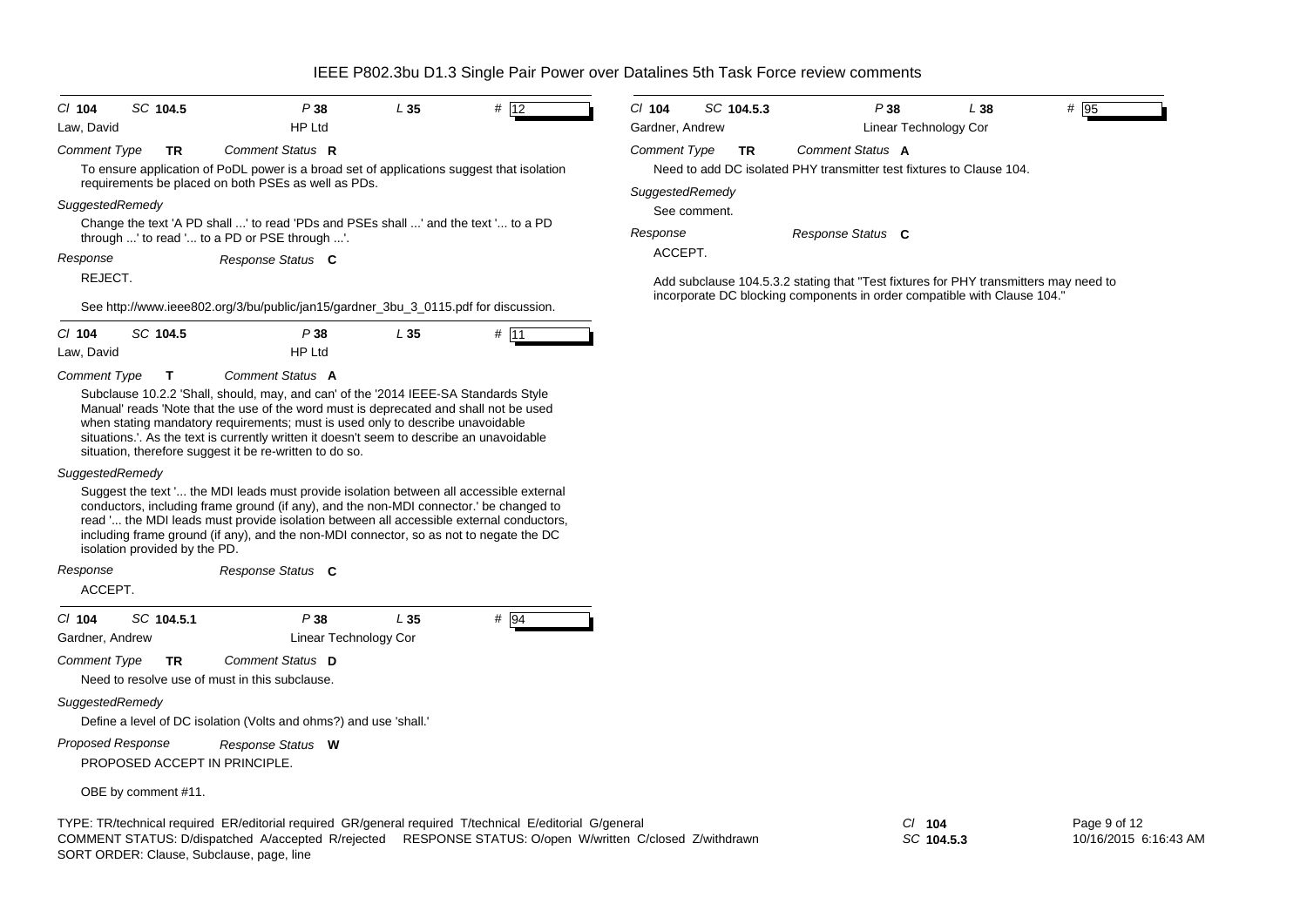| $CI$ 104   | SC 104.6 | P 39          | L 33 | #<br>$ 10\rangle$ |
|------------|----------|---------------|------|-------------------|
| Law, David |          | <b>HP Ltd</b> |      |                   |

*Comment Type* **T***Comment Status***A**

The text seems to currently use PSE and master, and PD and slave, interchangeably. Suggest that the text be written in the terms of a PSE and a PD, and what their requirements are during the SCCP exchange.

See also comment that SCCP is being used of a point to point link.

## *SuggestedRemedy*

[1] Suggest the first paragraph of subclause 104.6 be changed to read 'The PSE acts as a master during the SCCP exchange, controlling the PD that acts as the slave device.'.

[2] Suggest that the third sentence of the second paragraph of subclause 104.6 be changed to read 'The PD can derive power from the PSE's pull-up current during the SCCP exchange.'.

[3] Suggest that the title of subclause 104.6.1 'SCCP master' be changed to read 'PSE SCCP requirements'.

[4] Suggest that the text 'The master device shall source a pull-up current in ...' in subclause 104.6.1 be changed to read 'During the SCCP exchange the PSE shall source a pull-up current in ...'.

[5] Suggest that the sentence '104-7 illustrates the master device block diagram.' in subclause 104.6.1 be changed to read '104-7 illustrates the PSE SCCP block diagram.'.

[6] Suggest the title of Figure 104-7 'SCCP master block diagram' be changed to read 'PSE SCCP block diagram'.

[7] Suggest that the title of subclause 104.6.2 'SCCP slave' be changed to read 'PD SCCP requirements'.

[8] Suggest the text ' Slave devices that derive their power from the master's pull-up current should utilize a charge reservoir ...' in the first sentence of subclause 104.6.2 be changed to read 'PDs that derive their power from the PSE's pull-up current during the SCCP exchange should utilize a charge reservoir ...'.

[9] Suggest the title of Figure 104-8 'SCCP slave block diagram' be changed to read 'PD SCCP block diagram'.

[10] In subclause 104.6.3 'SCCP signaling' and 104.6.4 'Serial communication classification protocols' replace all instances of 'master' with 'PSE' and 'slave' with 'PD'.

*Response*

*Response Status* **C**

ACCEPT.

Accept remedy #1.

TYPE: TR/technical required ER/editorial required GR/general required T/technical E/editorial G/general *Cl* **104** SORT ORDER: Clause, Subclause, page, line COMMENT STATUS: D/dispatched A/accepted R/rejected RESPONSE STATUS: O/open W/written C/closed Z/withdrawn

| $Cl$ 104   | SC 104.6 | P39           | L 33 | # 13 |  |
|------------|----------|---------------|------|------|--|
| Law, David |          | <b>HP Ltd</b> |      |      |  |

## *Comment Type* **T***Comment Status***A**

Since the SCCP is used on a point to point link, I don't see the need to support multiple salve devices and, as far as I can see, the PSE can only accept a single information byte with a PD class since it isn't capable of process multiple PD class responses from a PD.

Further, the inclusion an address in the SCCP message seems unnecessary on a point to point link, and would require a registration process to be defined to allocate these 48 bit addresses, assuming that each address is to be unique. I would note that at the moment the response to item 6.1.b. on the approved IEEE P802.3bu PAR, 'Is the Sponsor aware of possible registration activity related to this project?', is 'No'.

Finally, the exchange of this data to communicate a 8-bit information byte from the PD seems to take in the region of 7.5ms of the 25ms I understand that PoDL has been allocated from the overall maximum 100ms start up time.

## *SuggestedRemedy*

Suggest that SCCP be changed to be based on a master (PSE) communicating with a single slave device (PD) which will remove the need for an address in the exchange and speed up the start up process.

*Response Status* **C***Response*

ACCEPT IN PRINCIPLE.

By accepting text from stewart 3bu 1 1015.pdf multidrop is gone.

*SC* **104.6**

Page 10 of 12 10/16/2015 6:16:43 AM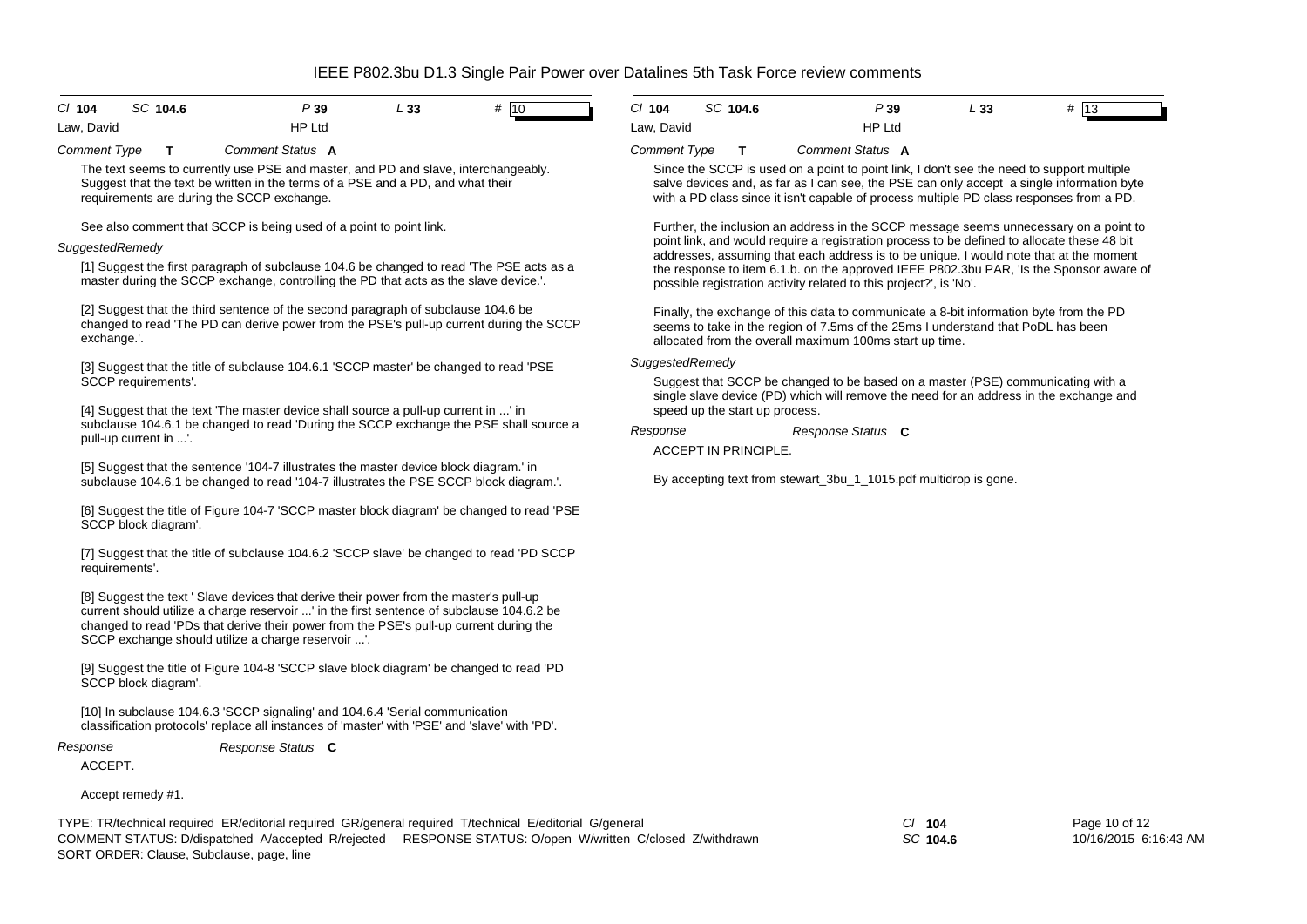| SC 104.6<br>$Cl$ 104<br>Carlson, Steven                                                                                                             | P39<br><b>HSD</b>                                                                                                                                                                            | L36 | #               | $Cl$ 104<br>Dove, Daniel      | SC 104.6.1                        | $P$ 42<br>Dove Networking Solut                                                                                                                          | L44   | # 146 |  |  |
|-----------------------------------------------------------------------------------------------------------------------------------------------------|----------------------------------------------------------------------------------------------------------------------------------------------------------------------------------------------|-----|-----------------|-------------------------------|-----------------------------------|----------------------------------------------------------------------------------------------------------------------------------------------------------|-------|-------|--|--|
| <b>Comment Type</b><br>TR                                                                                                                           | Comment Status D                                                                                                                                                                             |     |                 | <b>Comment Type</b>           | <b>TR</b>                         | Comment Status A                                                                                                                                         |       |       |  |  |
|                                                                                                                                                     | IEEE 802.3 defines point to point links with a single station at each end of the link. This<br>subclause indicates that a "multi-drop" mode is present for multiple PDs within a PI. This is |     |                 |                               | term LOGIC, so would delete this. | and ROM is this essential? It could be PROM, RAM, etc. I think that all falls under the                                                                  |       |       |  |  |
| not compatible with the IEEE 802.3 architecture.                                                                                                    |                                                                                                                                                                                              |     |                 | SuggestedRemedy               |                                   |                                                                                                                                                          |       |       |  |  |
|                                                                                                                                                     | As this is a Task Force review, this will be a general comment on 104.6 SCCP.                                                                                                                |     |                 |                               | Delete words "and ROM"            |                                                                                                                                                          |       |       |  |  |
| 1. What is the rational for multi-drop mode?                                                                                                        | 2. Diagrams and explaination read like an IC data sheet, e.g. implied implementation, not                                                                                                    |     |                 | Response<br>Response Status C |                                   |                                                                                                                                                          |       |       |  |  |
| an interoperability specification                                                                                                                   | 3. Use of 64-bit addressing seems wildly unecessary and inefficient                                                                                                                          |     |                 |                               | ACCEPT IN PRINCIPLE.              |                                                                                                                                                          |       |       |  |  |
|                                                                                                                                                     | 4. Requirement for 64-bit address requires RAC action<br>5. PAR Section 6.1b should be a "Yes". It is currently a "No"                                                                       |     |                 | Remove 'ROM' from 104.6.      |                                   |                                                                                                                                                          |       |       |  |  |
|                                                                                                                                                     | 6. PD is burdened with a complex Layer 1 signature and classification mechanism<br>7. SCCP seems to be envisioned as a full communications scheme if the PSE is not                          |     |                 |                               | Duplicate comment with #145.      |                                                                                                                                                          |       |       |  |  |
|                                                                                                                                                     | powering the link. This is beyond the scope of the PAR.                                                                                                                                      |     |                 | $Cl$ 104                      | SC 104.6.1                        | $P$ 42                                                                                                                                                   | L44   | # 145 |  |  |
| SuggestedRemedy                                                                                                                                     |                                                                                                                                                                                              |     |                 | Dove, Daniel                  |                                   | Dove Networking Solut                                                                                                                                    |       |       |  |  |
| Eliminate addressing scheme, which also eliminates the need for RAC action<br>Eliminate multi-drop mode<br>Redo figures and text to meet IEEE style |                                                                                                                                                                                              |     |                 | <b>Comment Type</b>           | TR.                               | Comment Status R                                                                                                                                         |       |       |  |  |
|                                                                                                                                                     |                                                                                                                                                                                              |     |                 |                               | term LOGIC, so would delete this. | and ROM is this essential? It could be PROM, RAM, etc. I think that all falls under the                                                                  |       |       |  |  |
| If SCCP is desired as a full communcations scheme when the PSE is not powering the link<br>segment, change PAR to reflect this.                     |                                                                                                                                                                                              |     | SuggestedRemedy | Delete words "and ROM"        |                                   |                                                                                                                                                          |       |       |  |  |
|                                                                                                                                                     |                                                                                                                                                                                              |     |                 | Response                      |                                   | Response Status C                                                                                                                                        |       |       |  |  |
| <b>Proposed Response</b>                                                                                                                            | Response Status W                                                                                                                                                                            |     |                 | REJECT.                       |                                   |                                                                                                                                                          |       |       |  |  |
| PROPOSED ACCEPT IN PRINCIPLE.                                                                                                                       |                                                                                                                                                                                              |     |                 |                               | Duplicate with 146.               |                                                                                                                                                          |       |       |  |  |
| OBE by 13.                                                                                                                                          |                                                                                                                                                                                              |     |                 | $CI$ 104                      | SC 104.6.3.4                      | $P$ 43                                                                                                                                                   | $L_1$ | # 98  |  |  |
|                                                                                                                                                     |                                                                                                                                                                                              |     |                 | Gardner, Andrew               |                                   | Linear Technology Cor                                                                                                                                    |       |       |  |  |
|                                                                                                                                                     |                                                                                                                                                                                              |     |                 | <b>Comment Type</b>           | <b>TR</b>                         | Comment Status A<br>The timing parameters as defined for SCCP are not consistent with the detection current<br>and PSE output and PD input capacitances. |       |       |  |  |
|                                                                                                                                                     |                                                                                                                                                                                              |     |                 | SuggestedRemedy               |                                   |                                                                                                                                                          |       |       |  |  |
|                                                                                                                                                     |                                                                                                                                                                                              |     |                 | standard.                     |                                   | re-work timing to be consistent with PoDL system paramters or remove SCCP from the                                                                       |       |       |  |  |
|                                                                                                                                                     |                                                                                                                                                                                              |     |                 |                               |                                   | Response Status C                                                                                                                                        |       |       |  |  |
|                                                                                                                                                     |                                                                                                                                                                                              |     |                 |                               | ACCEPT IN PRINCIPLE.              |                                                                                                                                                          |       |       |  |  |
|                                                                                                                                                     |                                                                                                                                                                                              |     |                 |                               |                                   | Adopt timing parameters and text in stewart_3bu_1_1015.pdf.                                                                                              |       |       |  |  |
|                                                                                                                                                     |                                                                                                                                                                                              |     |                 |                               |                                   |                                                                                                                                                          |       |       |  |  |
|                                                                                                                                                     |                                                                                                                                                                                              |     |                 |                               |                                   | $\sim$ $\sim$ $\sim$                                                                                                                                     |       |       |  |  |

| TYPE: TR/technical required ER/editorial required GR/general required T/technical E/editorial G/general | $CI$ 104                                                                                                  |              |
|---------------------------------------------------------------------------------------------------------|-----------------------------------------------------------------------------------------------------------|--------------|
|                                                                                                         | COMMENT STATUS: D/dispatched A/accepted R/rejected RESPONSE STATUS: O/open W/written C/closed Z/withdrawn | SC 104.6.3.4 |
| SORT ORDER: Clause, Subclause, page, line                                                               |                                                                                                           |              |

Page 11 of 12 10/16/2015 6:16:43 AM